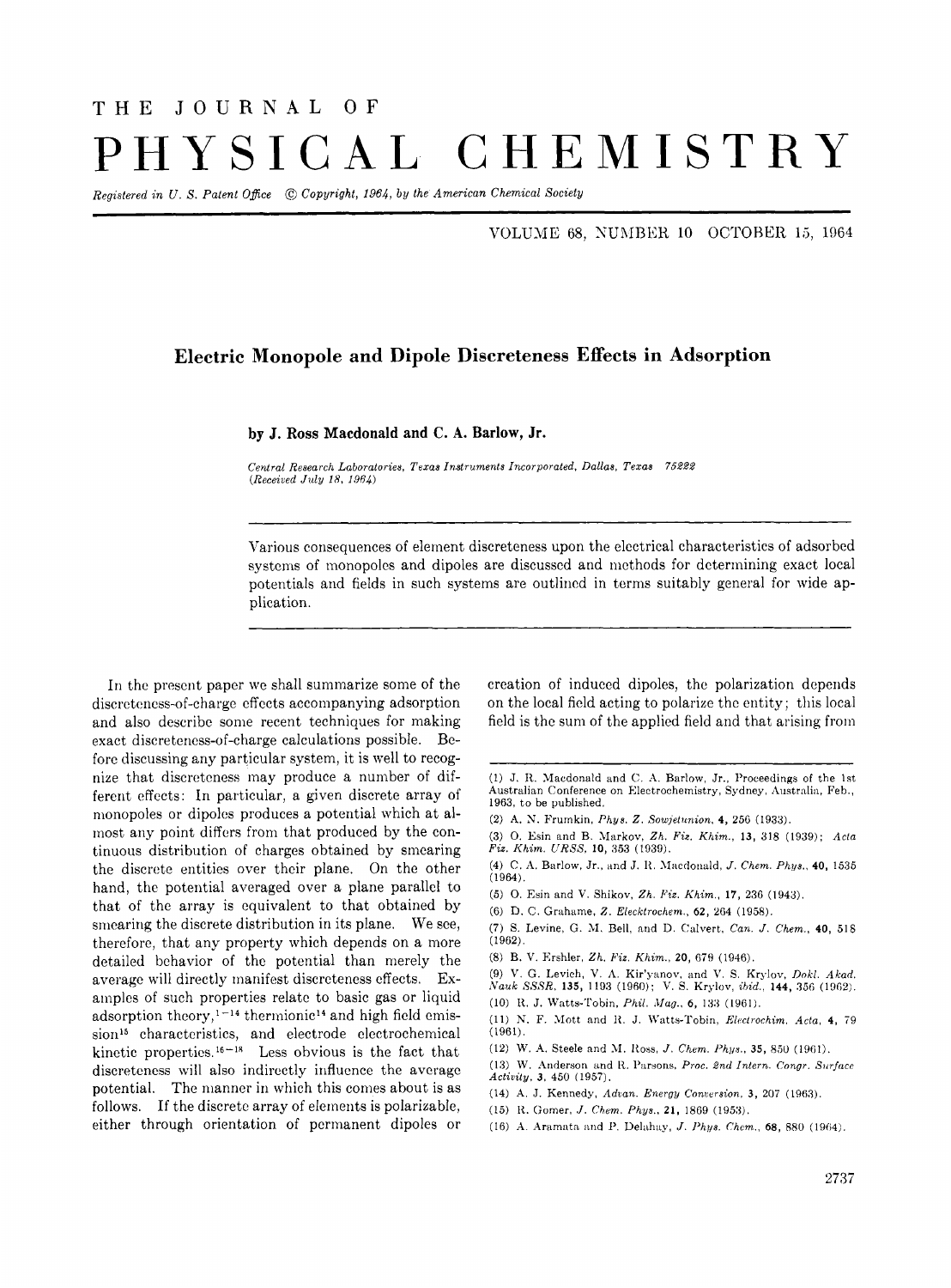the elements themselves. Since the latter contribution differs from the smeared (average) field, the net polarization and hence the effective dielectric constant of the array is a further property which could have been listed above as evincing discreteness-of-charge effects. The departure of the dielectric constant from the bulk value, which can be properly calculated only by taking full account of discreteness effects, has consequen $ces^{19-24}$  on the dependence of contact potentials or work functions upon adsorption and influences the differential capacitance of the electrical double layer in an electrolytic solution.<sup>1, 10, 25 - 28</sup>

In the present paper it is assumed that the adsorbed particles form a hexagonal array of spacing  $r_1$  lying at the inner Helmholtz plane (IHP) and that one or the other of the following idealized situations prevails. Either there exist two equipotential planes, one on either side of the IHP which, like a hall of mirrors, produces an infinite set of images, or else one such plane exists (taken here to be the plane adsorbing electrode) and acts to produce single images of the adsorbed entities. In the former situation, appropriate to some degree to adsorption from electrolytes, one imaging plane is the electrode and the other is the outer Helmholtz plane (OHP), the plane of closest approach and maximum concentration for unadsorbed ions in the diffuse or Gouy layer<sup>1, 25, 26, 29-36</sup> of the electrolyte. The inner or Stern layer<sup>1,25,26,37</sup> between the electrode and the OHP will be the primary region of interest in our discussion of the electrical double-layer problem, and for "unadsorbed electrolytes" will contain a monolayer of adsorbed solvent molecules taken here to be water. **1,26,26** 

In earlier papers,<sup>1,25,26</sup> an effort was made to explain the differential capacitance data of Grahame<sup>38</sup> for aqueous YaF solutions at various temperatures, concentrations, and electrode charges, It was found that many of the features of the experimentally determined innerlayer differential capacitance could be explained without recourse to discreteness effects. In particular, the displacement of the point of maximum inner layer capacitance from the electrocapillary maximum potential (e.c.m.) could be ascribed to a natural orienting field at the electrode, of order  $10^6$  to  $10^7$  v./cm., which acts to align the water dipoles somewhat with the hydrogen toward the electrode. The fall-off of capacitance on either side of this maximum was accounted for by including dielectric saturation of the inner layer, and the eventual rise in capacitance at potentials further from the e.c.m. was explained by the compression of the inner layer under the large fields present therein. The actual values of capacitance were generally in excellent agreement with experiment over the varying potentials, temperatures, and concentrations, and, provided lack of association between water molecules was assumed, all best-fit parameters such as compressibility, thickness, dielectric saturation constant, etc., were in agreement with those to be expected based on bulk water values. In spite of the general success of this work, one feature of the data could not be explained: the rapidity of the final rise in capacitance at substantial anodic voltages.<sup>38,39</sup> This rise has been ascribed by various authors to adsorption, perhaps of  $OH^{-1}$ ,<sup>40</sup> perhaps of  $F^{-1}$ ,<sup>26</sup> perhaps of electrode "adatoms."<sup>10,11</sup> Parsons<sup>18</sup> suggests that an increased compressibility may be responsible. Although these explanations are possibly correct, the situation is far from clear. The point is that a reasonable fit to Grahame's data may be obtained without assuming adsorption other than the initial water monolayer simply by properly taking discreteness-of-charge into account and its effect upon the inner-layer dielectric constant. **1'41** 

The procedure for obtaining the effective dielectric constant is roughly the following:

- **(17)** A. N. Frumkin, *J. Electrochem. Soc.,* **107, 461 (1960).**
- **(18)** R. Parsons, "Advances in Electrochemistry and Electrochemical Engineering," Val. I, P. Delahay, Ed.. Interscience, London, **1961.**
- **(19)** J. R. Macdonald and C. A. Barlow, Jr., *J. Chem. Phys.,* **39,412 (1963).**
- **(20)** J. K. Roberts, "Some Problems of Adsorption," Cambridge University Press, London, **1939.**
- **(21) A.** R. Miller, *Proc. Cambridge Phil. SOC.,* **42, 292 (1946);** "The Adsorption of Gases on Solids," Cambridge University Press, Cambridge, **1949,** pp. **112, 113.**
- **(22)** J. H. de Boer, *Advan. Catalysis,* **8, 118 (1956).**
- **(23) I.** Higuchi, **T.** Ree, and H. Eyring, *J. Am. Chem. Soc.,* **77, 4969 (1955).**

**(24)** G. E. Moore and H. W. Allison, *J. Chem. Phys.,* **23, 1609 (1955).** 

- **(25)** J. R. Macdonald, *ibid.,* **22, 1857 (1954).**
- **(26)** J. R. Macdonald and C. A. Barlow, Jr., *ibid.,* **36, 3062 (1962).**
- **(27)** R. Hansen, D. Kelsh, and D. H. Grantham, *J. Phys. Chem.,* **67, 2316 (1963).**
- **(28) X.** F. Mott, R. Parsons, and R. J. Watts-Tobin, *Phil. Mag.,* **7 483 (1962).**
- **(29)** G. Gouy, *J. Phys.,* **9, 457 (1910).**
- **(30)** D. L. Chapman, *Phil. Mag.,* **25, 475 (1913).**
- **(31)** R. H. Fowler, "Statistical Mechanics," 1st Ed., Cambridge University Press, London, **1929,** pp. **282, 283.**
- **(32)** H. Muller, *Cold Spring Harbor Symp. Quant. Bid,* **1, 1 (1933).**
- **(33)** J. R. Macdonald and M. K. Brachman, *J. Chem. Phys.,* **22, 1314 (1954).**
- **(34)** H. S. Frank and P. T. Thompson, *ibid.,* **31, 1086 (1959).**
- **(35)** M. J. Sparnaay, *Rec. trau. chim.,* **77, 872 (1958).**
- **(36)** H. Brodowsky and H. Strehlow, 2. *Elektrochem.,* **63, 262 (1959).**
- **(37)** 0. Stern, *ibid.,* **30, 508 (1924).**

**(38)** D. C. Grahame, *J. Am. Chem.* **SOC., 76, 4819 (1954); 79, 2093 (1957); 59, 740 (1955).** 

**(39) M.** J. Austin and R. Parsons, *Proc. Chem.* Soc., **239 (1961).** 

**(40)** N. Hackerman and P. V. Popat, "Capacity of .the Electrical Double Layer and Adsorption at Polarized Pt Electrodes," Technical Report to the Office of Naval Research, **1958.** 

**(41)** J. R. Macdonald and C. A. Barlow, Jr., to be published.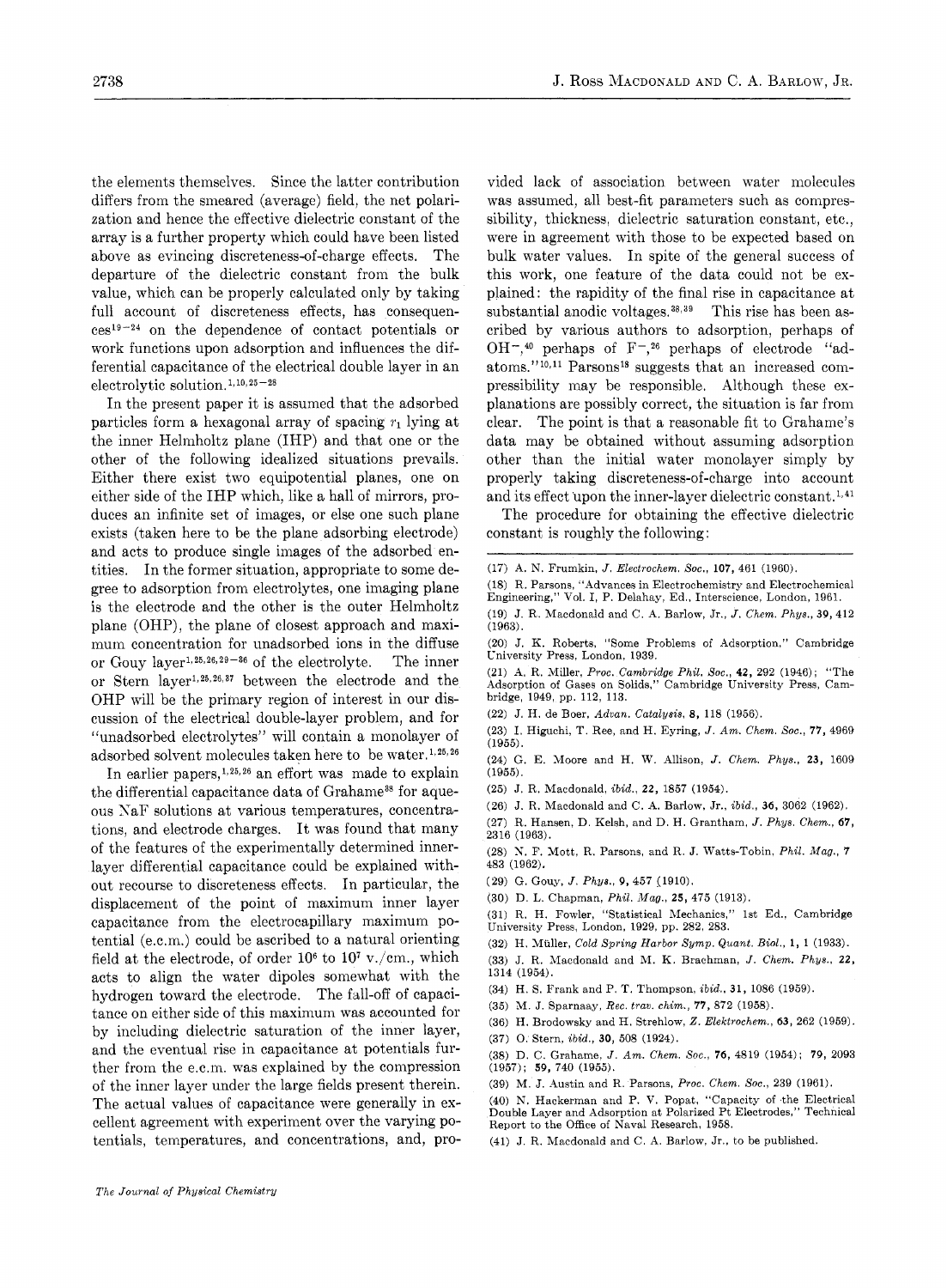1. Replace all permanent dipoles by their time averages,  $\langle \mu \rangle$ .

2. Find the local electric field  $\epsilon$  at the dipole sites arising froni all other dipoles and induced polarization, the charges on the electrode, and the natural field.

*3.* Using an expression such as a Langevin function, obtain an implicit equation for  $\langle \mu(\varepsilon) \rangle$ .

4. Write the electronic polarization  $\mathcal{P}_1$  in terms of the local field.

*5.* Combine all previous steps to find the self-consistent values of  $\mathcal{P}_1$ ,  $\mathcal{E}$ , and  $\langle \mu \rangle$ .

6. Express the final result in terms of an effective dielectric constant  $\epsilon_{eff}$ .

If this program is carried out one obtains<sup>19</sup>  

$$
\mathcal{E} = \epsilon_{eff}^{-1} \{ 4\pi q - (3/4)^{3/4} \sigma N^{3/4} \langle \mu(\mathcal{E}) \rangle \}
$$

where  $\epsilon_{\text{eff}} \equiv 1 + \left(\frac{3}{4}\right)^{1/4} \sigma \alpha dN^{1/2}, q \equiv$  electrode charge;  $\alpha \equiv$  electronic polarizability,  $\sigma \equiv 11.034$  for a hexagonal array,  $d \equiv$  inner-layer thickness, and  $N \equiv$  surface density of adsorbed particles. This equation has been solved numerically and, without attempting detailed fitting, leads to the qualitative agreement with Grahame's data mentioned before.

The same procedure may be used to determine the work function change arising from adsorption of ions in the single-imaging situation, provided one approximates the ion--image combination as an ideal dipole. Again, if one carries through the calculation, qualitative agreement with experiment is obtained for coverages  $\theta$  sufficiently small  $(< 1$ ) that such quantum effects as energy banding may be ignored. The detailed calculation which appears elsewhere<sup>19</sup> leads, under appropriate

conditions, to the approximate result  
\n
$$
\frac{\Delta V(\vartheta)}{\Delta V(1)} \cong \vartheta (1 - A)^{-1} (1 - \vartheta A)
$$

where  $\Delta V \equiv$  work function change,  $\theta \equiv$  fractional coverage of surface by adions  $(\theta = 1$  corresponds to a monolayer),  $A = 4\pi \alpha N_s/d_1$ ,  $N_s =$  maximum surface density of adions ( $\theta = 1$ ), and  $d_1 \equiv$  distance between electrode and adion centroid. For certain values of A the resulting behavior of  $\Delta V(\theta)$  exhibits a maximum in the range  $0 < \theta < 1$ .

In order to calculate cxact potentials and fields for discrete arrays, it is necessary to obtain somehow the sum of an infinite series of discrete Coulomb terms. This would present no probleni were it not **for** the extraordinarily slow convergence encountered in either single or infinite image situations. The practical difficulties of obtaining exact results have led several authors<sup>7, 10, 11, 28</sup> to seek approximate expressions, the accuracy of which is unfortunately not always particularly good; the present authors have proceeded in the other direction,

to obtain more complicated but more rapidly convergent forms for the exact quantities. Comparison of the exact with various approximate results is published elsewhere.<sup>4,42</sup> The emphasis here will be in outlining the methods, which have been used before in different contexts and are applicable to a wide class of problems.

The simplest method for calculating lattice-sums of Coulomb terms is to multiply each Coulomb term in the series by an exponential convergence factor. Thus,  $1/r \rightarrow 1/r \exp(-\delta r)$ . The series is then evaluated for several values of  $\delta$  and an extrapolation performed to ascertain the value for  $\delta = 0$ . Remark that a powerful method, the  $\epsilon$ -algorithm,<sup>43-45</sup> exists for performing this extrapolation which is quite accurate and is discussed elsewhere.<sup>45</sup> The disadvantages of the above  $\delta$ -method are that several calculations are necessary using different values for  $\delta$ , some of which (near  $\delta = 0$ ) are not very rapidly convergent; the closer one approaches in the computations to  $\delta = 0$ , the greater is the final accuracy but the longer is the required computer time. Furthermore, the requirement of a final extrapolation must be regarded as an additional disadvantage. Accordingly, this method has been used by the present authors primarily as a check on other methods or as the technique employed when others are unavailable.

A generally more satisfactory technique<sup>4,46,47</sup> is schematically described below for the three-dimensional (infinite-imaging) summation.

inhite-imaging) summation.<br>1. First write the sum to be evaluated,  $\sum f(R_k) \equiv$ S, as  $S = \int d^3R f(R) \sum_k \delta(R - R_k)$ , where  $R_k$  are the lattice points and  $\delta(x)$  is the Dirac  $\delta$ -function. *k*  **2.** Next write the identity

$$
S = \int d^3R \sum_k f(\mathbf{R}) \Phi(\alpha \mathbf{R}) \delta(\mathbf{R} - \mathbf{R}_k) +
$$
  

$$
\int d^3R \sum_k f(\mathbf{R}) \{1 - \Phi(\alpha \mathbf{R})\} \delta(\mathbf{R} - \mathbf{R}_k) =
$$
  

$$
S_1(\alpha) + S_2(\alpha)
$$

where  $\Phi$  is an arbitrary function which will be chosen conveniently and  $\alpha$  is a parameter which also will be chosen conveniently. Note that  $\partial S/\partial \alpha = 0$ .

3. Writing the Fourier transform of  $\{f(\mathbf{R})\Phi(\alpha \mathbf{R})\}$  as  $G_{\alpha}(\lambda)$  and the Fourier transform of  $\sum \delta(\mathbf{R} - \mathbf{R}_k)$ as  $|\mathbf{a}_1 \cdot \mathbf{a}_2 \times \mathbf{a}_3|^{-1} \sum_k \delta(\lambda - \lambda_k)$  where  $\mathbf{a}_1$ ,  $\mathbf{a}_2$ ,  $\mathbf{a}_3$  are the *k* 

- **(46)** F. **W. de Wette,** *Physica,* **23, 309 (1957); 24, 422. 1105 (1958).**
- (47) P. P. Ewald, *Ann. Phys.*, 54, 519, 557 (1917).

**<sup>(42)</sup>** C. A. Barlow, Jr., and J. R. Macdonald, *J. Chem. Phys.*, to be **published.** 

**<sup>(43)</sup> 1'. Wynn.** *Math Tablm Other Aids Computation,* **10, 91 (1956).** 

**<sup>(44)</sup> 1). Shanks,** *J. Math. PhUs.,* **34, 1 (1955).** 

**<sup>(45)</sup> J.** It. **Macdonald,** *J. Appl. I'hys..* to be **published.**